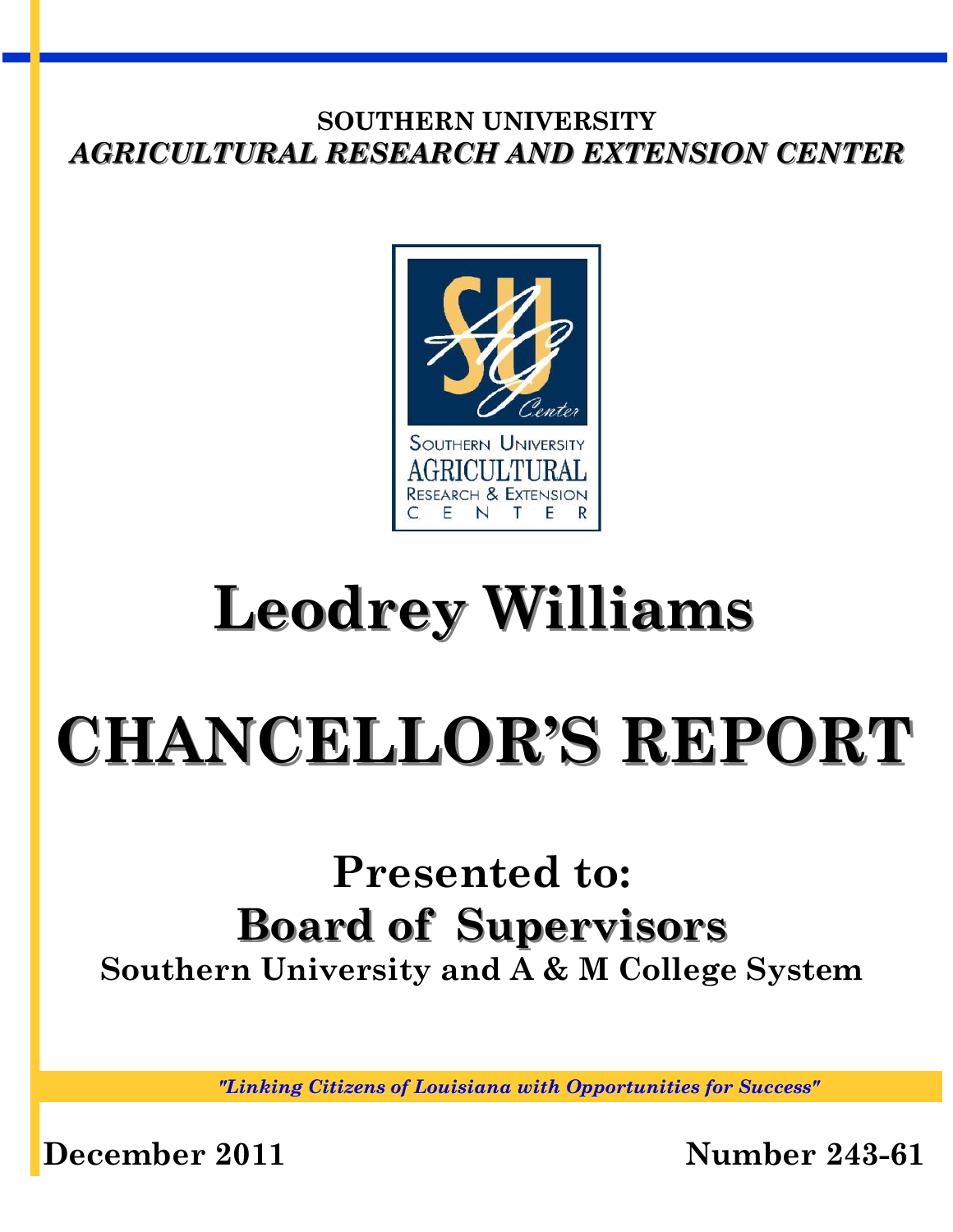#### SU AG CENTER'S GLOBAL FOOD AND PLANT BIOSECURITY SYMPOSIUM TRIUMPHANT

#### *Southern University Ag Center*

**Leodrey Williams**  Chancellor

**Adell Brown** Vice Chancellor, Finance and Administration

**Kirkland Mellad**  Vice Chancellor for Research

**Gina E. Eubanks**  Vice Chancellor for Extension

**Christopher Rogers** Director of Technology Services

**Editors**  Bridget Udoh Donna C. Badon

**A. O. Williams Hall**  P.O. Box 10010 Baton Rouge, LA 70813

**Tel**: (225) 771-2242

**Fax**: (225) 771-2861

#### **Website**: www.suagcenter.com

Southern University Agricultural Research and Extension Center, an entity of the Southern University System, Leodrey Williams, Chancellor, Ronald Mason, Jr., System President, Darren Mire, Chairman, Board of Supervisors. It is issued in furtherance of the Cooperative Extension Work Act of December 1971, and the Agricultural Research Program, in cooperation with the U.S. Department of Agriculture. All educational programs conducted by the Southern University Agricultural Research and Extension Center are provided to all persons regardless of race, national origin, or disability. © 2008 SU Ag Center.

Scientist, Daniel Collins, PhD, held the annual Biosecurity Symposium on November 8th and 9th with a tribute to the contributions of Dr. George Washington Carver to global food security. Carver, known for his work popularizing the cultivation of peanuts and sweet potatoes, also researched fungi that preyed upon these and other crops.

On Tuesday afternoon, at the Southern University Smith-Brown Memorial Union, practitioners of this botanical field – plant pathology and mycology, spent time remembering Carver"s less acknowledged contributions to their field and his continuing legacy to African Americans in general.

Herman Warren, professor emeritus in plant pathology at Virginia Tech University in Blacksburg, Va., entered the field years ago in part because of Carver.

"I had read a lot of information about him, and I thought that this is someone whom I would like to be," said Warren.

Lafayette Frederick, professor emeritus in plant pathology at Howard University in Washington, D.C., actually knew Carver. Frederick studied botany at Tuskegee University in Alabama while Carver was still doing research but was no longer teaching at the historically black college during his final years. Carver died in January 1943 during Frederick's senior year. "I didn"t know who he was," Frederick recalled. "I thought he was one of the grounds people."



**Outdoor with detective dogs** 

Daniel Collins, also a professor of plant pathology at Southern, was able to persuade the U.S. Department of Agriculture to share archival papers of Carver"s from a USDA mycology and plant disease survey in which he participated from 1932 to 1943. As part of that survey, Carver collected more than 1,000

fungi specimens.

Samples of those papers, many of them in Carver"s elegant handwritten script, were on display in the student union.

Both Warren and Frederick hoped that highlighting Carver's background in plant pathology might persuade more young people to pursue their chosen field. They, along with others are trying to get children, even in elementary schools, to start thinking about the subject.

Lyn Hakeem, a social worker seeking her master"s degree at Southern, said any child has the capacity to be like Carver. Hakeem said gardens grown at schools are a good way to introduce children to science and the wider world.

"I think children are born naturally curious, naturally scientists, because the first thing they want to do is play in the dirt in the yard and bring things to their mom, to say, "What is this?"" Hakeem said.

The grant was funded by USDA/NIFA.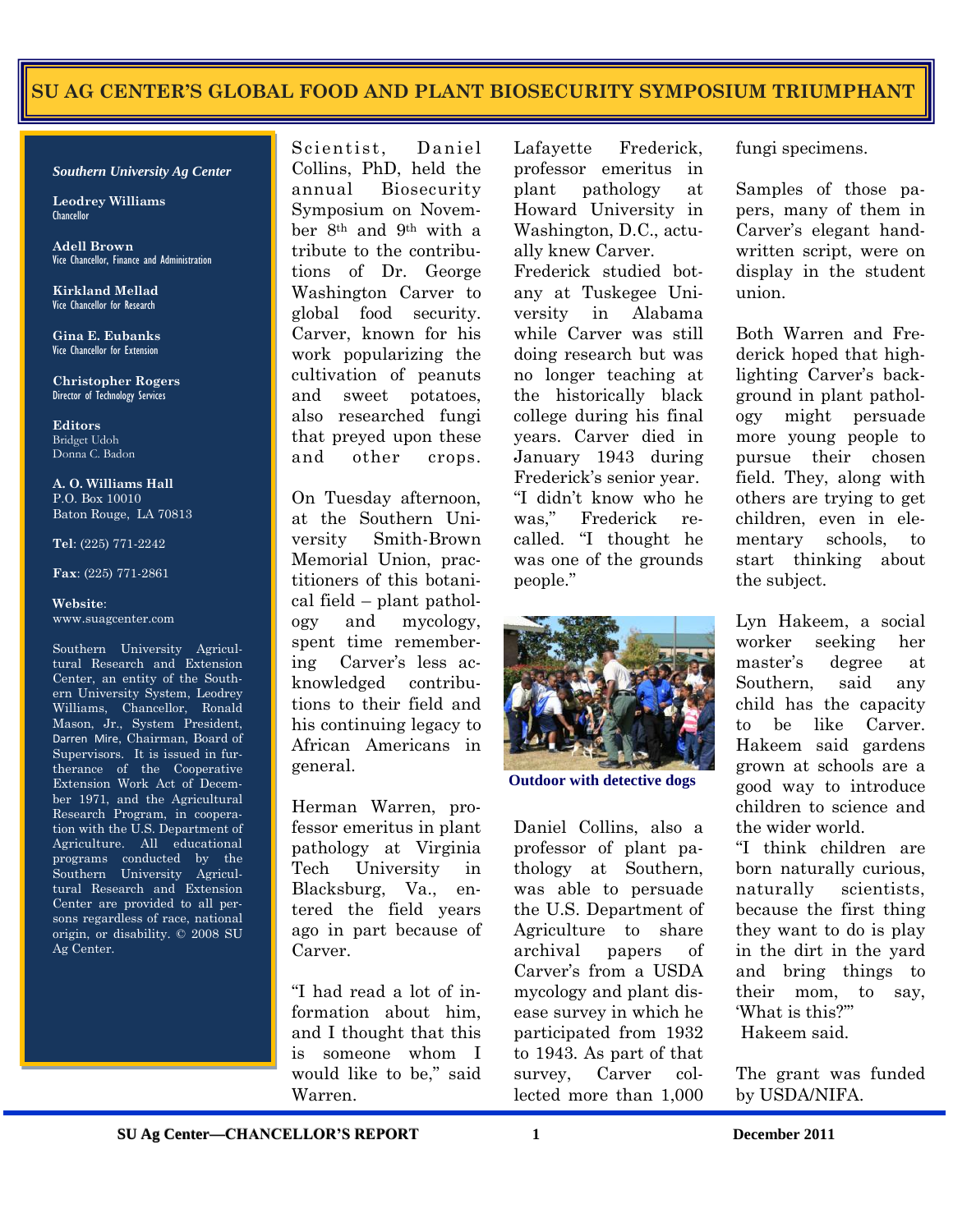# **SU AG CENTER LAUNCHES SERIES OF BOLD TRAINING**

SU System President, Ronald Mason welcomed the fifteen (15) individuals selected to participate in the Building Opportunities through Leadership Development (BOLD) training on October 22 in Ashford O. Williams Hall. BOLD is a pilot project developed by Southern University Agricultural Research and Extension Center's assistant specialist of community and economic development, Dr. Kenyetta Nelson-Smith. It aims to improve the leadership and community development capacity of rural and underserved communities in Louisiana. It is an evaluative and technical assistance project designed to develop teams of emerging leaders in rural and underserved communities throughout Louisiana.

President Mason urged participants to take advantage of the training by making the best use of project resources to enhance their leadership capabilities. He also advised participants to utilize high quality resources available at Southern University System"s five campuses to develop leaders in their communities who will in turn assist communities and citizens of Louisiana in community and economic development.



**Cross section of training session** 

Chancellor, Leodrey Williams, SU Ag Center, also advised participants to make the best use of this training opportunity by putting into action the knowledge and skills acquired to make life better for individuals in their communities and throughout Louisiana. He commended Dr. Kenyetta Nelson-Smith and her co-project director, Justin Egbe for initiating and obtaining the grant to implement the project.

Dr. Gina E. Eubanks, vice chancellor for extension, explained to participants that the programs and services offered by the SU Ag Center to individuals, families, and communities, especially the socially and economically disadvantaged, could be utilized to improve their well-being.

Candace Semien, consulting journalist, introduced participants to various technology resources available through their cellular phones to enhance their business skills.

Dr. Herman Brister, Chief Academic Officer of East Baton Rouge Parish School System, spoke to participants on November 19, highlighting the tools of leadership and the most important characteristics of the most effective leaders.

This grant, funded by USDA-NIFA, allows Nelson-Smith to teach this course statewide through installation of state-of-art distance learning technology at the SU Ag Center. Selected participants received the necessary equipment and supplies to enhance their technology skills so they may better serve their communities.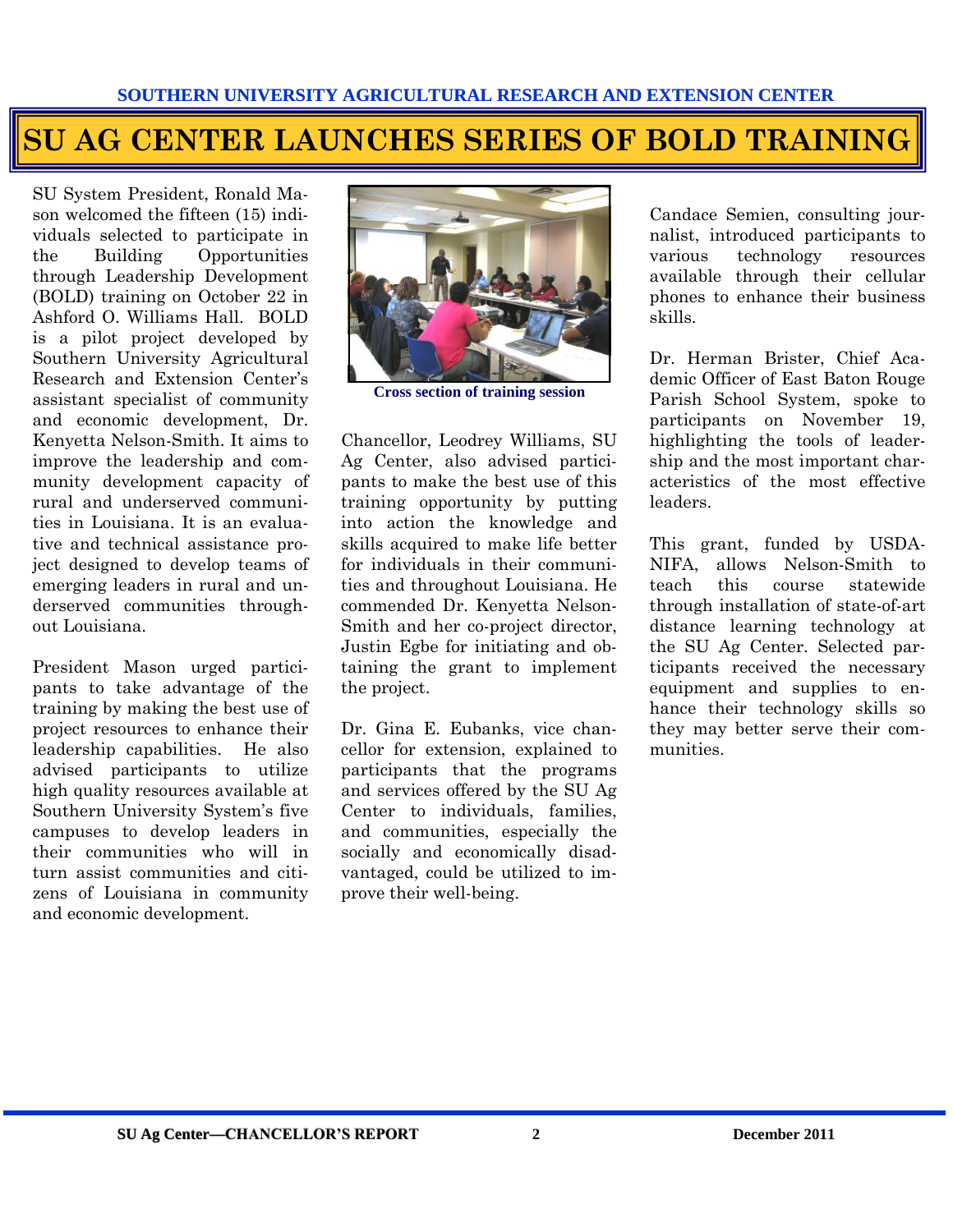#### **CROCKER ARTS AND TECHNOLOGY SCHOOL CELEBRATES SCIENCE WEEK**

The 4-H club at Crocker Arts and Technology School in New Orleans participated in the annual National Youth Science Day during the first week of October. "Wired for Wind," the 2011 National Science Experiment introduced young people to the possibilities of using widely available wind as a clean, and low-cost source of renewable energy.

The group also conducted an experiment on solar power by successfully designing a pizza box solar oven. Students learned about the history of solar energy and its uses around the world such as drying foods for preservation, evaporating seawater to harvest salt, and for baking and simmering.



Students construct pizza box solar oven

### **MISS-LOU PROJECT IMPACTS STUDENTS IN ORLEANS REGION**

The Mississippi-Louisiana Project is having an impact on the youth at the Naval Air Station and Crocker Arts and Technology School. Students are gaining independence by taking responsibility for their garden. At Crocker, the principal states that "they really are engaged in the gardening; they see it as their own project, and they do not have to be reminded to water the crops or pull up weeds."

 Harvest time is fast approaching and the youth at the Naval Air Station are ready to reap the fruits of their labor. On November 8, they thinned their plants on the collard, cabbage, and shard beds.

Participants also planted Detroit red beets and dinner lettuce. Products tasting is slated for sometime in December.



tion. **Students prepare soil for planting** 

The B.W. Cooper Youth Education Support (Y.E.S.) Club planted a youth community garden on the front lawn of the Earhart Blvd subdivision. The crops include romaine lettuce, cabbage, green onion and collards. Mary Atkins, a nutrition educator taught the children the nutritional facts of the vegetables they planted. When the crops are ready for harvest, a volunteer from the community will cook for the youth to enjoy a day of tasty nutrition.

Miss-Lou is a Military Community, Youth and Family Extension Project at the Southern University Ag Center. Tiffany Franklin serves as Project Coordinator and Hendrix Broussard, the youth development agent for Orleans Parish oversees the Belle Chasse loca-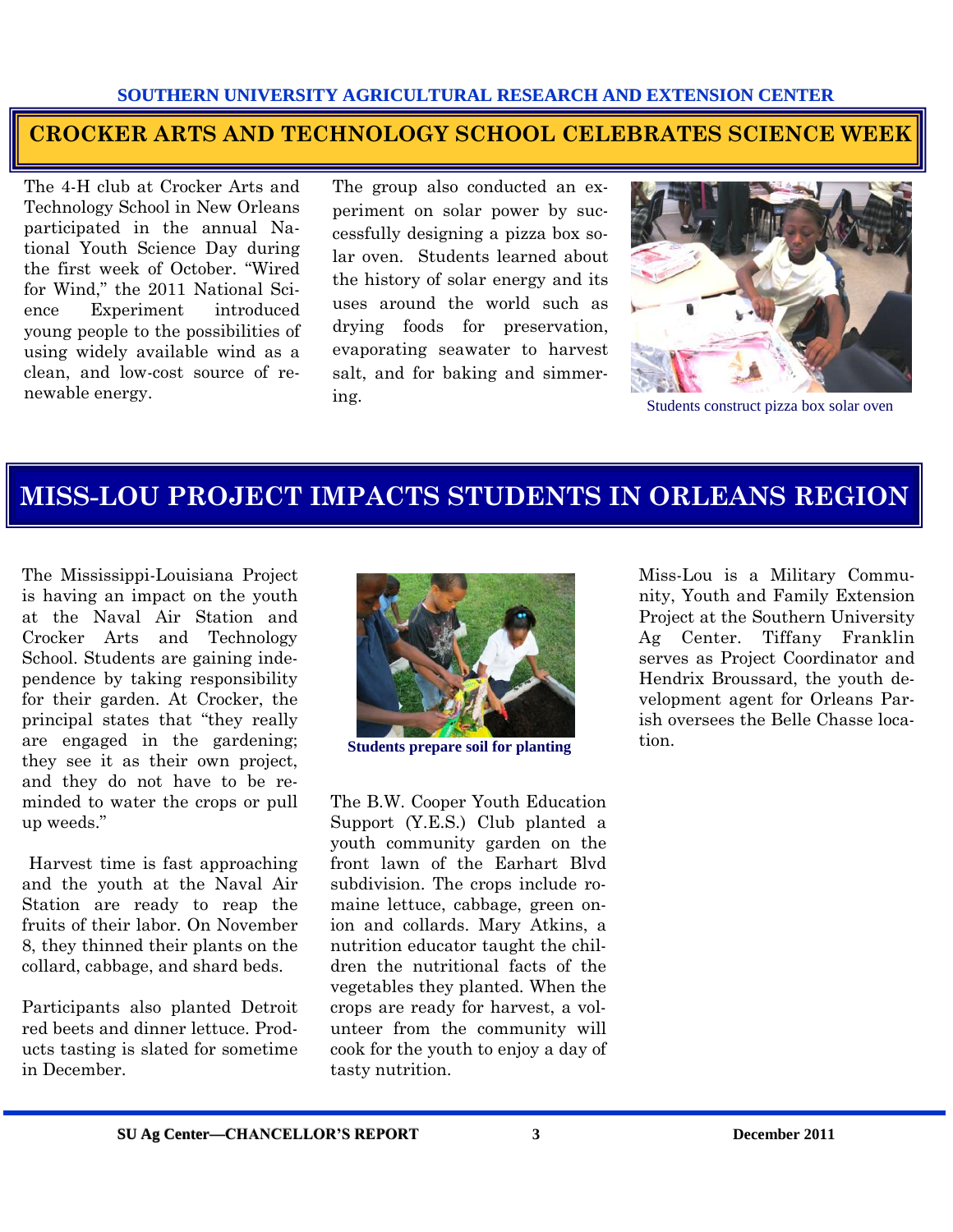#### **SOUTHERN UNIVERSITY AG CENTER HOLDS COMMUNITY GARDENING SEMINAR**

Southern University Agricultural Research and Extension Center held a Community Gardening Seminar, on November 1, at A. O . Williams Hall. Lori Bushway, Senior Extension Associate at Cornell University presented the seminar entitled "Sowing Seeds of Success." Bushway leads Family & Adult Education in the Garden-Based Learning Program. The event brought visitors together from Alcorn State University, Cornell University, LSU, and Mississippi State University. There were more than 25 people in attendance.

Bushway visited the garden at the Naval Air Station, Youth Recreation Center in Belle Chasse, where she was very hands-on with tending to the raised beds.



 On day two of the seminar, Lori began the workshop with an icebreaker in which participants had to choose words that described themselves as individuals, leading into introductions. She discussed other topics that specifically addressed working with military families such as fundraising, program evaluation, gardening, program planning, and shared Cornell University"s web-based re-



**Bushway addresses audience Participants engaged in activities** 

sources for gardening.

The seminar was part of the Military Community, Youth and Family Extension Project at the SU Ag Center. Tiffany Franklin serves as Project Coordinator.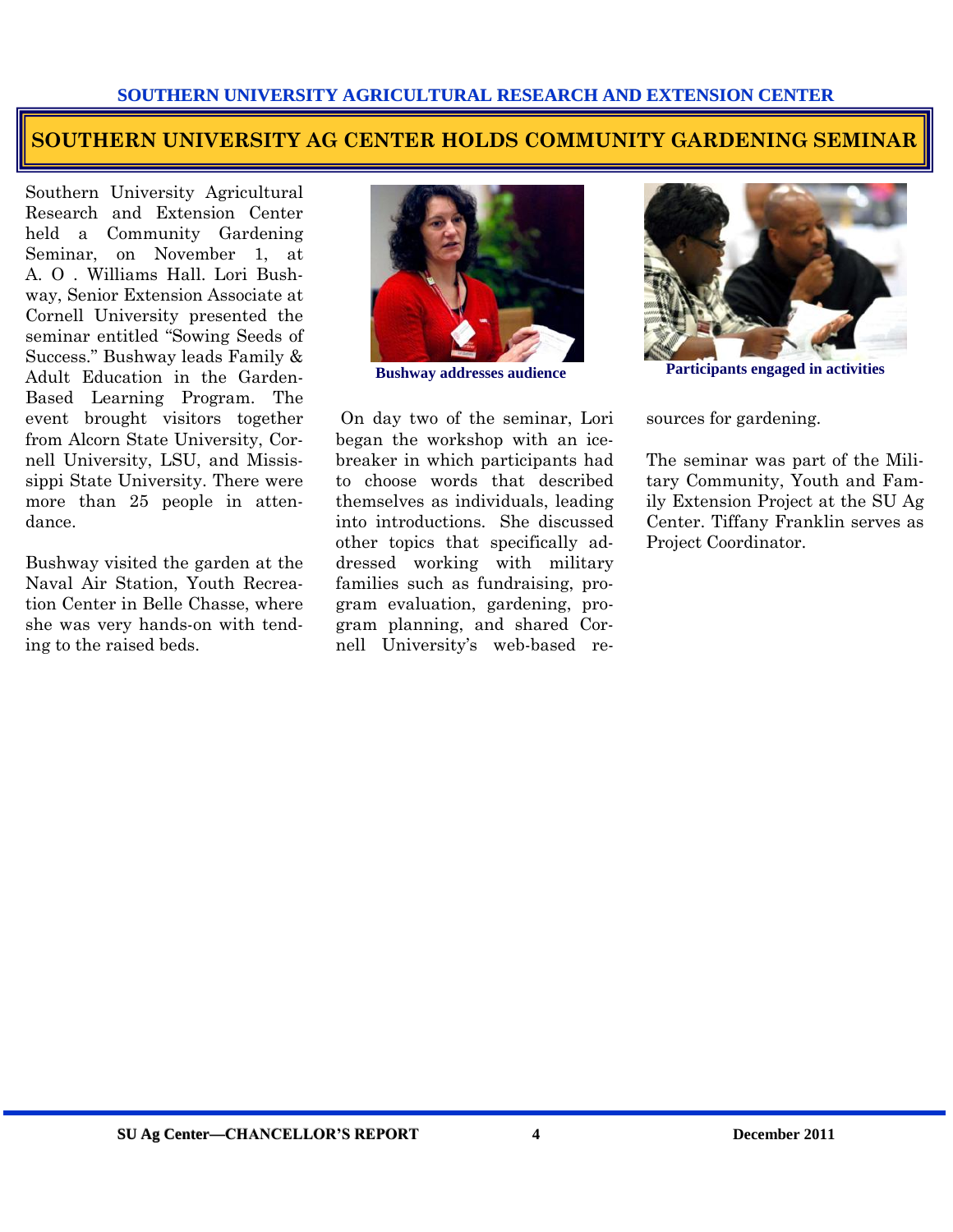#### **FACULTY AND STAFF ACCOMPLISHMENT AND ACTIVITIES**

**Dr. Gina E. Eubanks**, vice chancellor for extension, received the Outstanding Leadership Award from the Association of Public Land-Grant Universities at the 124th Annual Meeting in San Francisco, CA on November 14. The award was presented in recognition of her services on the Policy Board of Directors, (2010- 2011) Board on Agriculture Assembly.



**Hendrix Broussard**, assistant area agent for youth development in Orleans Parish, works with the 4 -H club at Benjamin Franklin Elementary School. Club members held their first formal meeting on November 10, and all officers, club leader, and Broussard, were present.

The group discussed school beautification projects, fundraisers, and the prevention of youth violence. During the meeting, club members identified a button design for raising money to advocate youth violence prevention.



**Students show off the bath salt they made** 

At the end of the meeting, each member made a vanilla scented bath salt to use as an air freshener or soothing soak in the tub.

Future plans include fieldtrips to the Southern University Youth Livestock Show, Ag Magic at LSU, and 4-H Day at the Capitol in the spring of 2012.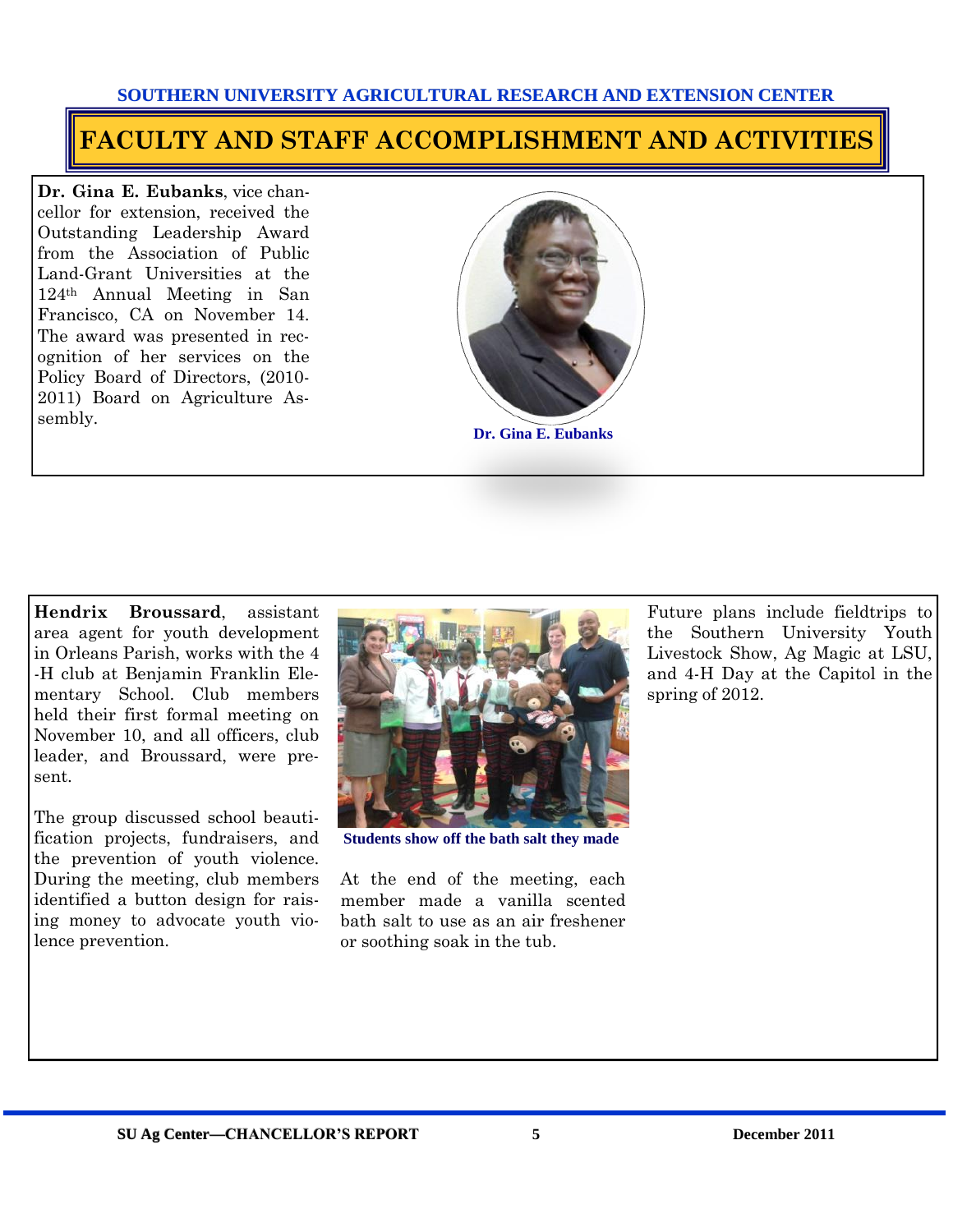### **Faculty and Staff Accomplishments and Activities contd.**

**Katherine Ervin**, parent educator, Bossier Parish, conducted a nutrition workshop on November 17. The new model of proper nutrition from the USDA, "MyPlate" was introduced to the Barksdale Annex Association at their annual Senior Citizen Dinner held at the Martin Luther King Center.

In view of the upcoming holidays, Ervin used this opportunity to remind consumers to limit heavy foods and "beef up" the vegetables.

There were 55 attendees at this event, including youth, parents and grandparents. The purpose of this workshop was to motivate youth, parents and grandparents to adopt healthy eating prac-

tices and active lifestyles that are consistent with the Dietary Guidelines for Americans.



**Cross section of workshop activities** 

"My goal is to continue to serve clients who HAVE LIMITED resources, and to provide them with information and resources that will advance the well-being of their families," said Ervin.